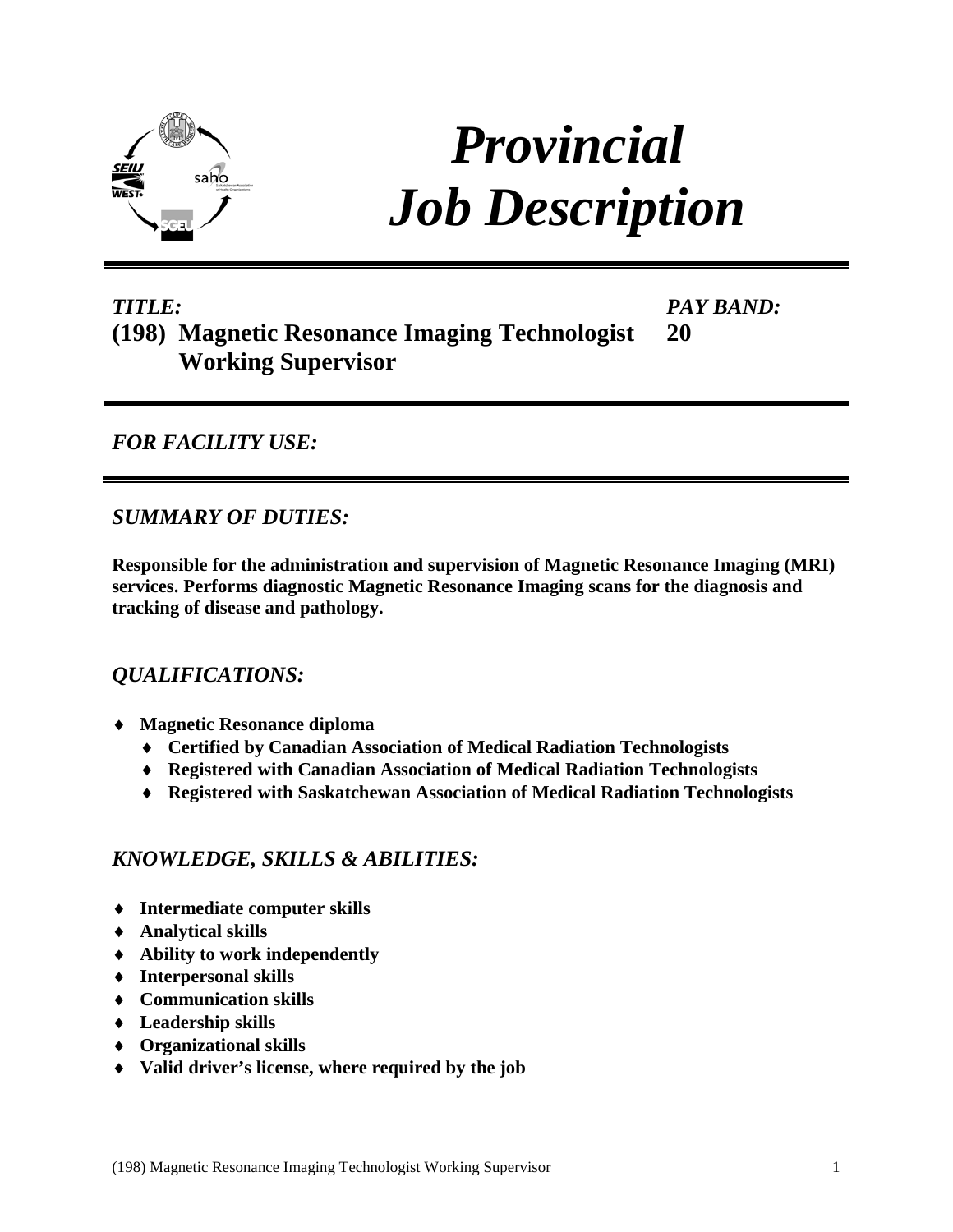## *EXPERIENCE:*

♦ **Previous: Thirty-six (36) months previous experience as an MRI Technologist to consolidate knowledge and skills.** 

## *KEY ACTIVITIES:*

- **A. Supervision / Administration**
- ♦ **Supervises and prioritizes the daily work of all staff.**
- ♦ **Schedules staff and deals with staff payroll issues.**
- ♦ **Participates in staff recruitment and performance appraisals.**
- ♦ **Maintains supplies and resources.**
- ♦ **Develops MRI protocols, policies and procedures; ensures appropriate policies and standards are implemented and maintained.**
- ♦ **Provides input into budgetary planning and resource allocation.**
- ♦ **Provides input into the selection of new equipment (e.g., liaises with vendors when applicable).**
- ♦ **Communicates, educates and coordinates with radiologists, managers, physicians and staff as appropriate to maintain and improve MRI services.**
- ♦ **Gathers and analyzes statistics for MRI services.**
- ♦ **Provides instruction/training to staff.**
- ♦ **Operates computer systems (e.g., MRI equipment, hospital information system).**

### **B. Clinical Coordination / Instruction**

- ♦ **Acts as a liaison with the educational institution.**
- ♦ **Organizes, coordinates, instructs and monitors students/residents.**
- ♦ **Evaluates practical and theoretical education of students and reports/documents student progress to the educational institution.**
- ♦ **Prepares and conducts tutorials/review sessions.**
- ♦ **Maintains an up-to-date reference library.**

### **C. Quality Assurance / Quality Control**

- ♦ **Establishes, maintains and ensures compliance with Quality Assurance/Quality Control programs as required by local protocols and government regulations.**
- ♦ **Establishes and maintains preventative maintenance programs by maintaining instrument logs, troubleshooting and recognizing equipment malfunctions.**